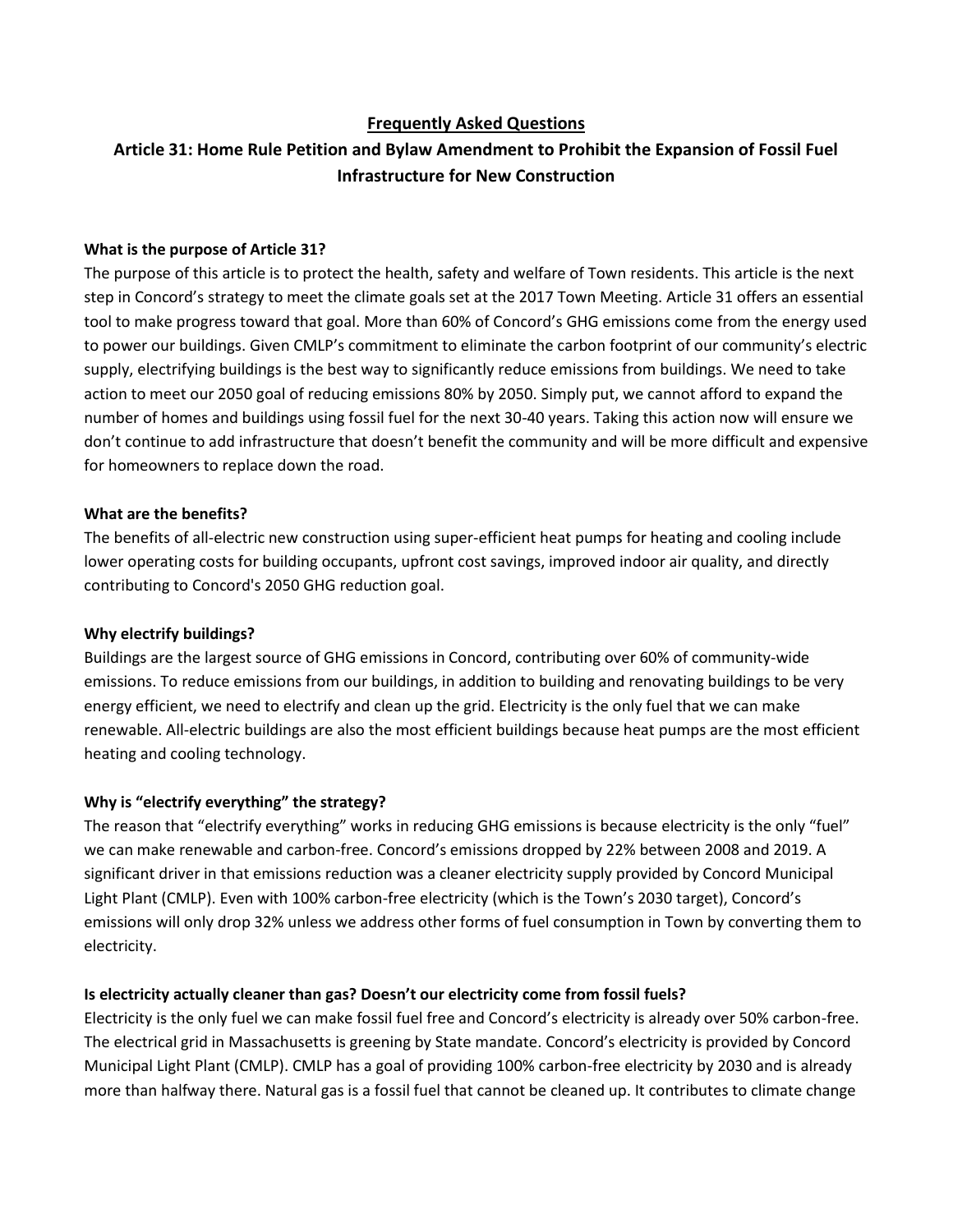and its combustion releases pollutants such as particulate matter and nitrogen oxides that are harmful to human health.

#### **What does an all-electric solution look like?**

Heat pumps are highly efficient heating and cooling systems able to heat a home or business in the winter and provide air conditioning in the summer. Air-source heat pumps are a cost-effective technology. Newer heat pumps also work well in cold climates. Several manufacturers have heat pumps that can effectively heat when outdoor temperatures drop as low as -10 to -15 degrees Fahrenheit. Because they move heat rather than generate it, heat pumps are very efficient. Coupled with tightly sealed buildings (more wall insulation, better windows, tighter air sealing, etc.), electric home heating systems promise increased efficiency and a reduced carbon footprint. Alternatives to combusting fossil fuels also include induction stoves, electric stoves, and heat pump hot water heating systems.

#### **What are the costs of using all-electric systems in our buildings?**

All-electric buildings are often cheaper to build than buildings that require gas distribution piping running from the street main into each gas appliance. The Rocky Mountain Institute (RMI) analyzed the costs of a new allelectric home versus a new mixed-fuel home that relies on gas for cooking, space heating, and water heating. In Boston, the all-electric home has lower upfront costs, lower 15-year net present costs, and nearly equivalent annual energy bills. RMI customized this analysis for Concord electricity rates and the findings are even more favorable - upfront costs are lower, net present costs are lower, and annual utility costs are lower - for a new allelectric home compared to a fossil fuel home.

#### **Can CMLP handle the additional electrical load?**

Yes, CMLP has capacity to meet the additional electrical load today and in the coming years. This article will result in a gradual increase in electrical demand as about 25 new homes are built in Concord every year. CMLP's strategic plan includes beneficial electrification of transportation and heating and cooling homes, both of which will result in increased electrical demand. CMLP is continuously evaluating electrical load and planning for a future that includes beneficial electrification.

#### **Why does this article only address new construction? What does that mean?**

New construction requirements are a sensible first step in the building electrification transition that will help prevent us from making the problem worse. Designing a new home from scratch can be the best time to integrate fossil-fuel free alternatives for heating, cooling, and hot water needs, taking advantage of new construction materials for building a well-insulated home. This bylaw will apply to any new construction that will require heating and/or cooling and that is associated with a valid building permit application. This includes construction on a vacant lot, to replace a demolished building, or of a new accessory building constructed on an existing residential or commercial property.

#### **Will I have to make changes to my home?**

The bylaw would only apply to new construction. However, many Concord residents and businesses are already transitioning their heating and cooling to heat pumps. There are generous rebates, incentives, and coaching support available from CMLP through [Concord Clean Comfort.](http://concordcleancomfort.org/)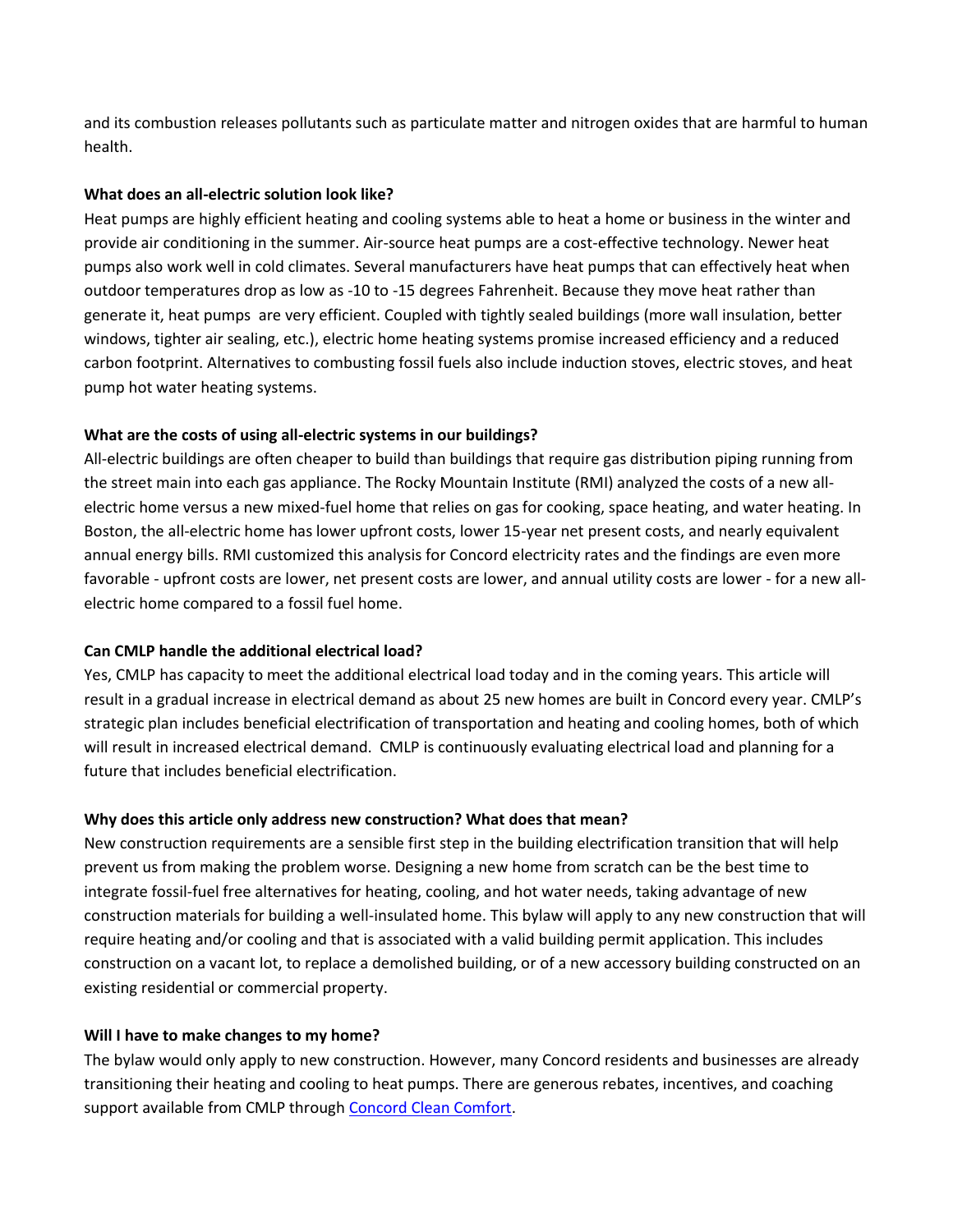#### **What happens to an all-electric home if the electricity goes out?**

Most people lose heat in a power outage regardless of whether they have electricity, gas, propane, or oil. Gas furnaces require electricity to operate thermostat controls, safety devices that control gas flow, and blower fans. This was observed in the winter storm and outages in Texas in Feb 2021.

## **How will the bylaw be enforced?**

The Concord Building and Inspections Department is authorized to enforce this bylaw. It will require that no building permits be issued by the Town for the construction of new buildings that include the installation of new on-site fossil fuel infrastructure. An applicant who is aggrieved by a denial of a building permit, in whole or part, in connection with this bylaw, may appeal to the board or committee designated by the Town Manager to hear and resolve such appeals.

# **How unique is this Article? Who else is doing this?**

Legislation, or bylaws requiring new construction to be fossil fuel free are happening in other cities and towns across the country. Closer to home, Brookline, Arlington, and Lexington have passed similar articles at their 2021 Town Meetings. Belmont, Acton, Worcester, Cambridge, Northampton, and Salem are also working on this.

## **What is a Home Rule Petition? How is this different from a bylaw?**

Article 31 includes a Home Rule Petition and a Bylaw. A Home Rule Petition, voted on at Town Meeting, requests authority from the Massachusetts Legislature for special authority to implement the bylaw. The bylaw requiring that new construction be fossil fuel free will only be implemented if both Article 31 is approved by Town Meeting and if the home rule petition authority is granted by the Legislature.

#### **Will there be any exemptions granted?**

Yes. Exemptions are included in the bylaw for affordable housing, restaurant and commercial kitchen cooking equipment, portable propane appliances, and back-up emergency generators.

# **Why is there an exemption for affordable housing?**

We are confident that the affordable housing boards will choose all-electric for new developments because allelectric buildings provide significant benefits to both owners and occupants, including lower upfront cost, lower utility bills, and improved indoor air quality. In fact, a new affordable house being built on Warner Pond is planned to be all-electric. However, in developing this article, affordable housing advocates and the Select Board requested an exemption so that they would not be hindered from acting quickly on opportunities to build or retrofit new homes while they learn more about all-electric technologies. The planned all-electric affordable housing development is a great opportunity to demonstrate the cost-effectiveness of all-electric solutions for future development of affordable housing.

#### **Why are emergency generators exempt?**

There are some buildings that require added security in the event of electrical failure for medical or emergency operations reasons. The purpose of the article is to address emissions from heating and cooling buildings as it is the largest source of emissions from new buildings. Backup generators are rarely used and therefore are a less